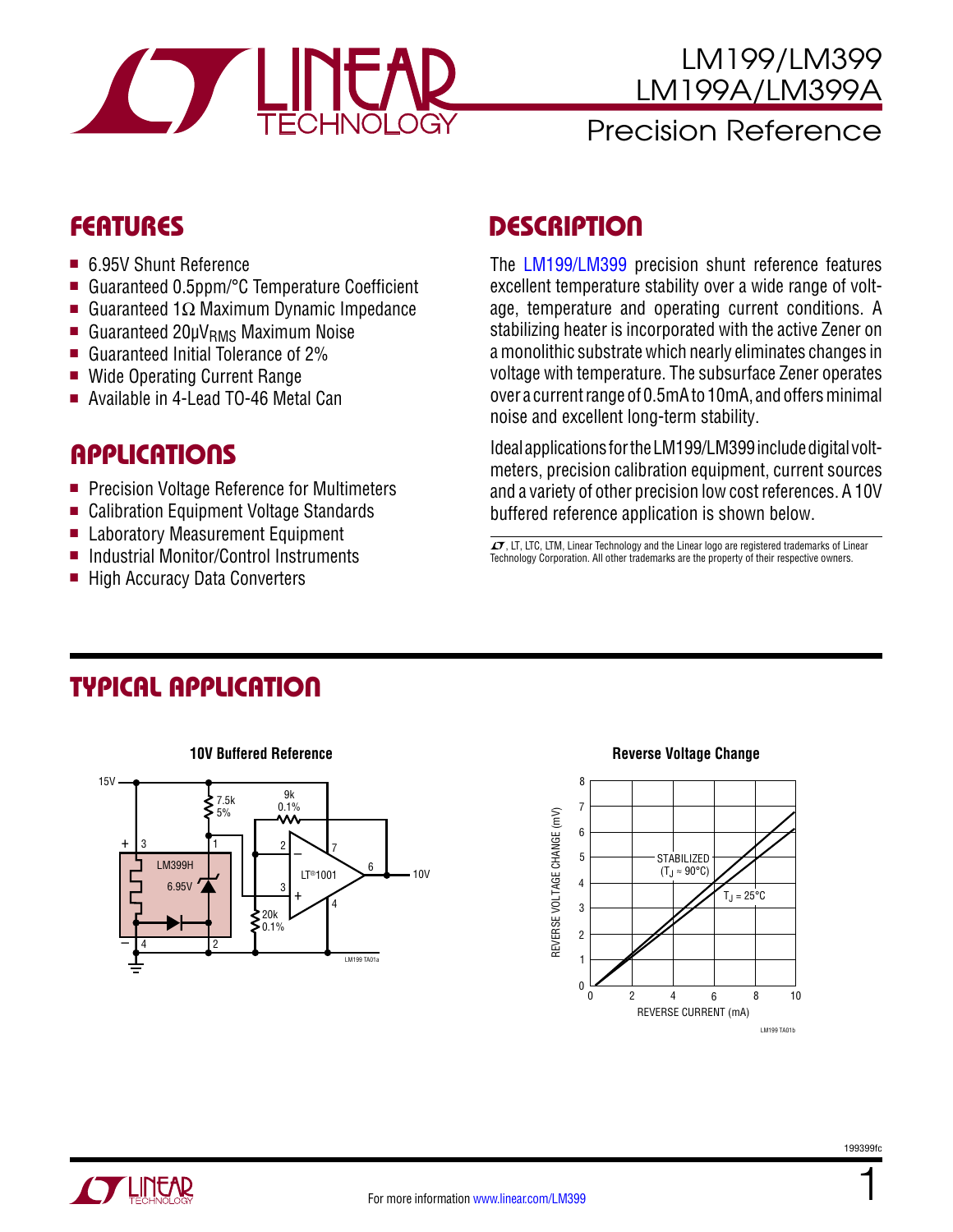### Absolute Maximum Ratings Pin Configuration

| (Note 1)                                                      |
|---------------------------------------------------------------|
|                                                               |
|                                                               |
|                                                               |
| Reference to Substrate Voltage, V <sub>RS</sub> (Note 2)-0.1V |
| <b>Operating Temperature Range</b>                            |
| LM199/LM199A (OBSOLETE) -55°C to 125°C                        |
|                                                               |
| Storage Temperature Range                                     |
| LM199/LM199A (OBSOLETE)-65°C to 150°C                         |
|                                                               |
| Lead Temperature (Soldering, 10 sec)300°C                     |
|                                                               |



### Order Information

| <b>LEAD FREE FINISH</b> | <b>TAPE AND REEL</b> | <b>PART MARKING</b>     | <b>PACKAGE DESCRIPTION</b>                                    | <b>TEMPERATURE RANGE</b>            |
|-------------------------|----------------------|-------------------------|---------------------------------------------------------------|-------------------------------------|
| LM399H                  | LM399H#TRPBF         | LM399H                  | 4-Lead TO-46 Metal Can                                        | $0^{\circ}$ C to $70^{\circ}$ C     |
| LM399AH                 | LM399AH#TRPBF        | LM399AH                 | 4-Lead TO-46 Metal Can                                        | $0^{\circ}$ C to $70^{\circ}$ C     |
|                         |                      | <b>OBSOLETE PACKAGE</b> |                                                               |                                     |
| <b>LM199H</b>           | I M199H#TRPRF        |                         | 4-Lead TO-46 Metal Can                                        | $-55^{\circ}$ C to 125 $^{\circ}$ C |
| <b>LM199AH</b>          | I M199AH#TRPRF       |                         | $-55^{\circ}$ C to 125 $^{\circ}$ C<br>4-Lead TO-46 Metal Can |                                     |
| LM199AH-20              | $IM199AH-20#TRPRF$   |                         | 4-Lead TO-46 Metal Can                                        | $-55^{\circ}$ C to 125 $^{\circ}$ C |
| LM399AH-20              | I M399AH-20#TRPRF    |                         | 4-Lead TO-46 Metal Can                                        | $10^{\circ}$ C to 70 $^{\circ}$ C   |
| LM399AH-50              | LM399AH-50#TRPBF     |                         | 4-Lead TO-46 Metal Can                                        | $\sim$ 0°C to 70°C                  |

Consult LTC Marketing for parts specified with wider operating temperature ranges. Consult LTC Marketing for information on nonstandard lead based finish parts.

For more information on lead free part marking, go to: http://www.linear.com/leadfree/ For more information on tape and reel specifications, go to: http://www.linear.com/tapeandreel/

#### **ELECTRICAL CHARACTERISTICS** The  $\bullet$  denotes the specifications which apply over the full operating **temperature range, otherwise specifications are at**  $T_A = 25^{\circ}C$ **. (Note 3)**

|                                         |                                                  |                                                                                                                                                  |  | LM199/LM199A |                       |            | <b>LM399/LM399A</b> |      |            |                            |
|-----------------------------------------|--------------------------------------------------|--------------------------------------------------------------------------------------------------------------------------------------------------|--|--------------|-----------------------|------------|---------------------|------|------------|----------------------------|
| <b>SYMBOL</b>                           | <b>PARAMETER</b>                                 | <b>CONDITIONS</b>                                                                                                                                |  | MIN          | TYP                   | <b>MAX</b> | MIN                 | TYP  | <b>MAX</b> | <b>UNITS</b>               |
| $V_{Z}$                                 | Reverse Breakdown Voltage                        | $0.5mA \leq IR \leq 10mA$                                                                                                                        |  | 6.8          | 6.95                  | 7.1        | 6.75                | 6.95 | 7.3        | V                          |
| $\Delta V_7$                            | Reverse Breakdown Voltage Change<br>with Current | $0.5$ mA $\leq$ $I_R \leq 10$ mA                                                                                                                 |  |              | 6                     | 9          |                     | 6    | 12         | mV                         |
| r <sub>Z</sub>                          | Reverse Dynamic Impedance                        | $I_R = 1 \text{mA}$ (Note 6) (10Hz $\leq f \leq 100$ Hz)                                                                                         |  |              | 0.5                   |            |                     | 0.5  | 1.5        | $\Omega$                   |
| $\Delta V_Z$<br>$\overline{\Delta$ Temp | <b>Temperature Coefficient</b><br>LM199/LM399    | $-55^{\circ}$ C $\leq$ T <sub>A</sub> $\leq$ 85°C<br>$85^{\circ}$ C $\leq$ T <sub>A</sub> $\leq$ 125°C<br>$0^{\circ}C \leq T_A \leq 70^{\circ}C$ |  |              | 0.3<br>$\overline{5}$ | 15         |                     | 0.3  | 2          | ppm/°C<br>ppm/°C<br>ppm/°C |
|                                         | LM199A/LM399A                                    | $-55^{\circ}$ C $\leq$ T <sub>A</sub> $\leq$ 85°C<br>$85^{\circ}$ C $\leq$ T <sub>A</sub> $\leq$ 125°C<br>$0^{\circ}C \leq T_A \leq 70^{\circ}C$ |  |              | 0.2<br>5              | 0.5<br>10  |                     | 0.3  |            | ppm/°C<br>ppm/°C<br>ppm/°C |
| $e_n$                                   | <b>RMS Noise</b>                                 | 10Hz $\leq$ f $\leq$ 10kHz                                                                                                                       |  |              |                       | 20         |                     |      | 50         | μV                         |



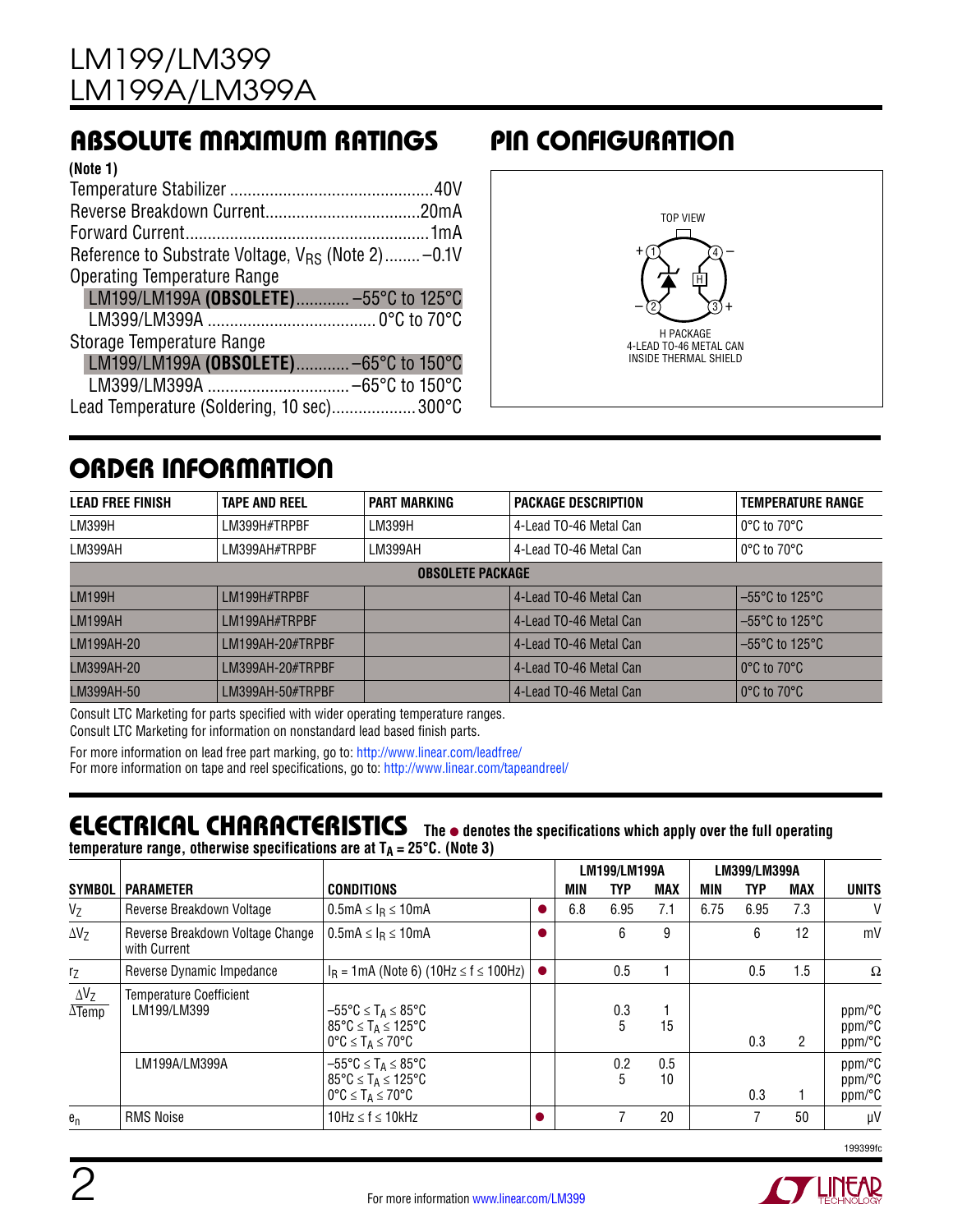#### ELECTRICAL Characteristics The  $\bullet$  denotes the specifications which apply over the full operating  $t$ emperature range, otherwise specifications are at  $T_A = 25^{\circ}$ C. (Note 3)

|                                         |                                                 |                                                                                            |  | <b>LM199/LM199A</b> |            |            | LM399/LM399A |     |            |                           |
|-----------------------------------------|-------------------------------------------------|--------------------------------------------------------------------------------------------|--|---------------------|------------|------------|--------------|-----|------------|---------------------------|
| <b>SYMBOL</b>                           | <b>PARAMETER</b>                                | <b>CONDITIONS</b>                                                                          |  | MIN                 | <b>TYP</b> | <b>MAX</b> | MIN          | TYP | <b>MAX</b> | <b>UNITS</b>              |
| $\Delta V_Z$<br>$\overline{\Delta$ Time | Long-Term Stability                             | Stabilized, $22^{\circ}C \leq T_A \leq 28^{\circ}C$ ,<br>1000 Hours, $I_R = 1mA \pm 0.1\%$ |  |                     | 8          | (Note 4)   |              | 8   |            | (Note 4) ppm/ $\sqrt{kH}$ |
| ΙH                                      | <b>Temperature Stabilizer Supply</b><br>Current | $T_A = 25^{\circ}C$ , Still Air, $V_H = 30V$<br>$T_A = -55^{\circ}C$ (Note 5)              |  |                     | 8.5<br>22  | 14<br>28   |              | 8.5 | 15         | mA                        |
| $V_H$                                   | <b>Temperature Stabilizer Supply</b><br>Voltage |                                                                                            |  | 9                   |            | 40         |              |     | 40         | V                         |
|                                         | Warm-Up Time to $\pm 0.05\%$ V <sub>7</sub>     | $V_H = 30V$                                                                                |  |                     |            |            |              |     |            | Seconds                   |
|                                         | Initial Turn-On Current                         | $9V \leq V_H \leq 40V$ (Note 5)                                                            |  |                     | 140        | 200        |              | 140 | 200        | mA                        |

**Note 1:** Stresses beyond those listed under Absolute Maximum Ratings may cause permanent damage to the device. Exposure to any Absolute Maximum Rating condition for extended periods may affect device reliability and lifetime.

**Note 2:** The substrate is electrically connected to the negative terminal of the temperature stabilizer. The voltage that can be applied to either terminal of the reference is 40V more positive or 0.1V more negative than the substrate.

**Note 3:** These specifications apply for 30V applied to the temperature stabilizer and  $-55^{\circ}\text{C} \leq T_A \leq 125^{\circ}\text{C}$  for the LM199; and  $0^{\circ}\text{C} \leq T_A \leq 70^{\circ}\text{C}$  for the LM399.

**Note 4:** Devices with maximum guaranteed long-term stability of 20ppm/√kH are available. Drift decreases with time.

**Note 5:** This initial current can be reduced by adding an appropriate resistor and capacitor to the heater circuit. See the Typical Performance Characteristics graphs to determine values.

**Note 6:** Guaranteed by "Reverse Breakdown Change with Current."

## Typical Performance Characteristics

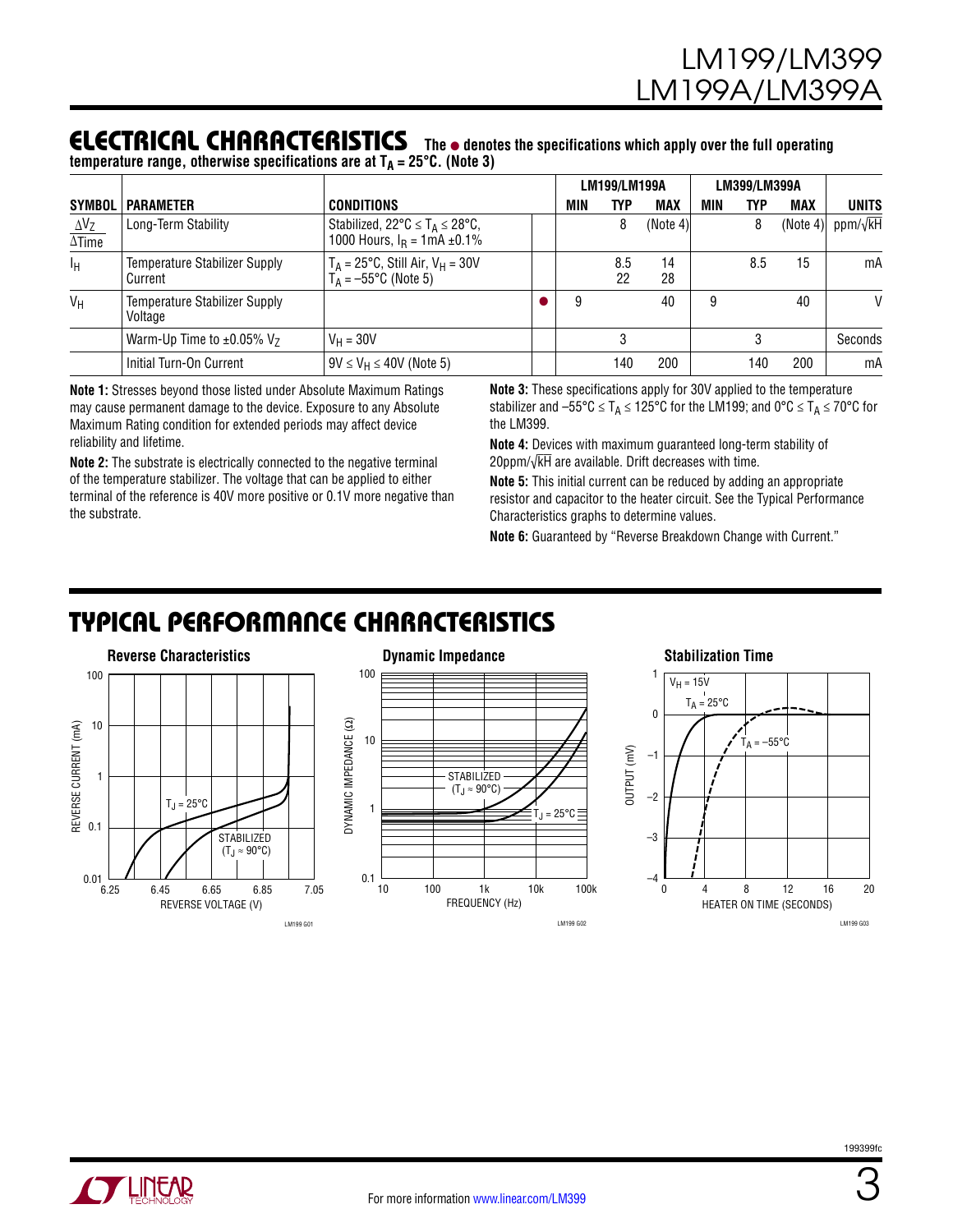# Typical Performance Characteristics











**Long-Term Reference Performance, 44 Units Tested Low Frequency Noise Voltage**







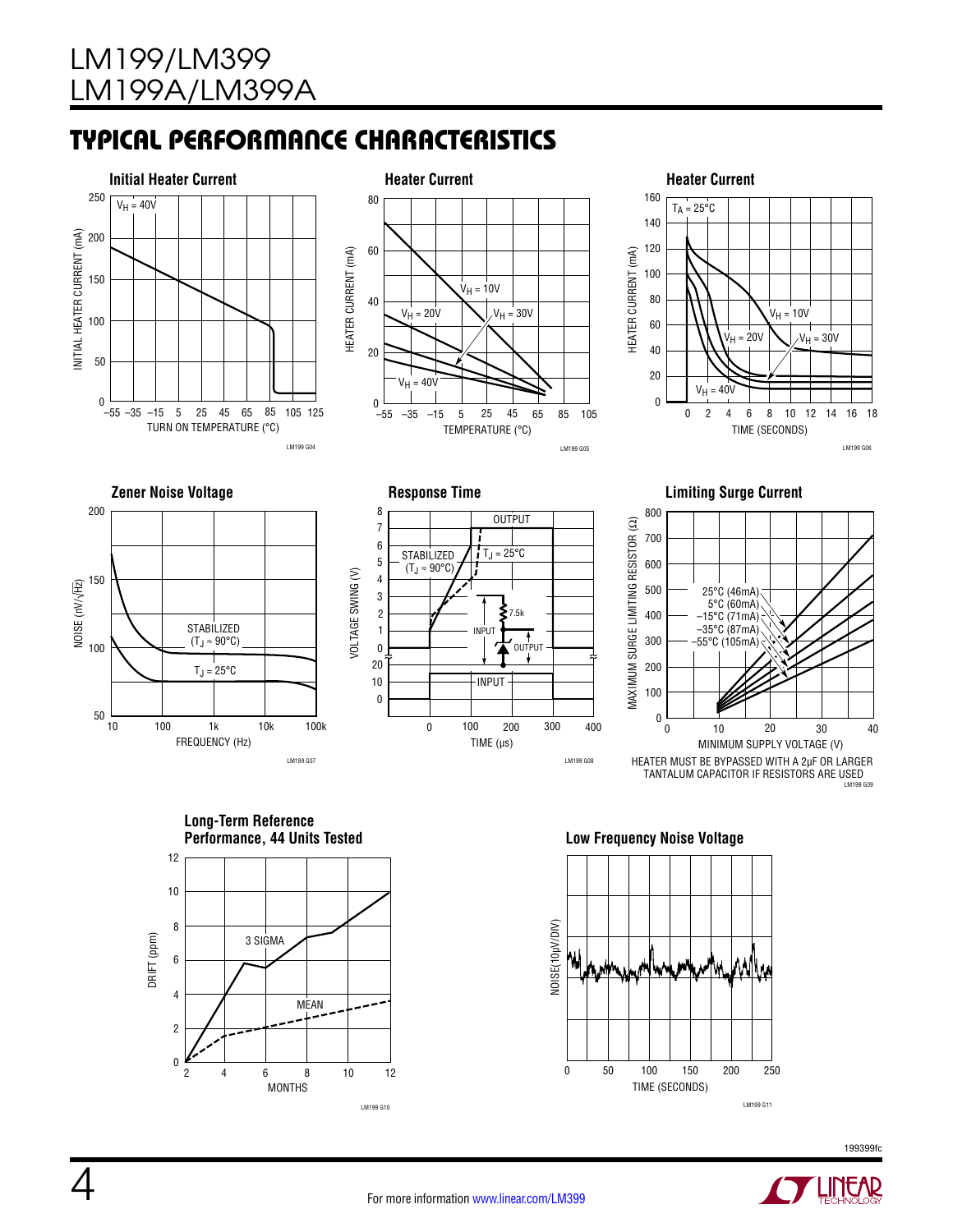## Functional Block Diagram



# Typical Applications

**Single Supply Operation**



**Split Supply Operation**



#### **Negative Heater Supply with Positive Reference**



#### **Standard Cell Replacement**





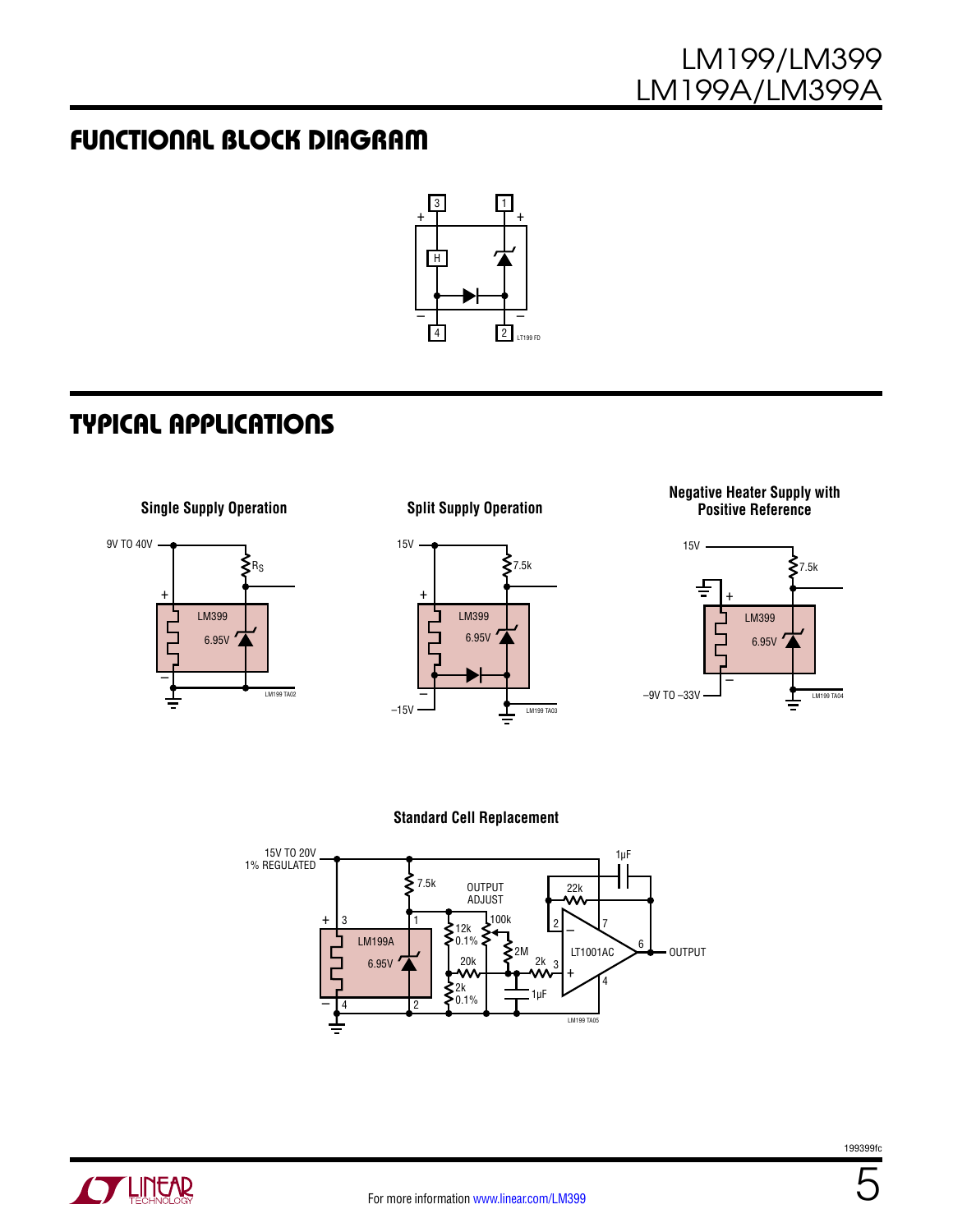# Typical Applications



## Schematic Diagrams

**Temperature Stabilizer**



**Reference**



199399fc

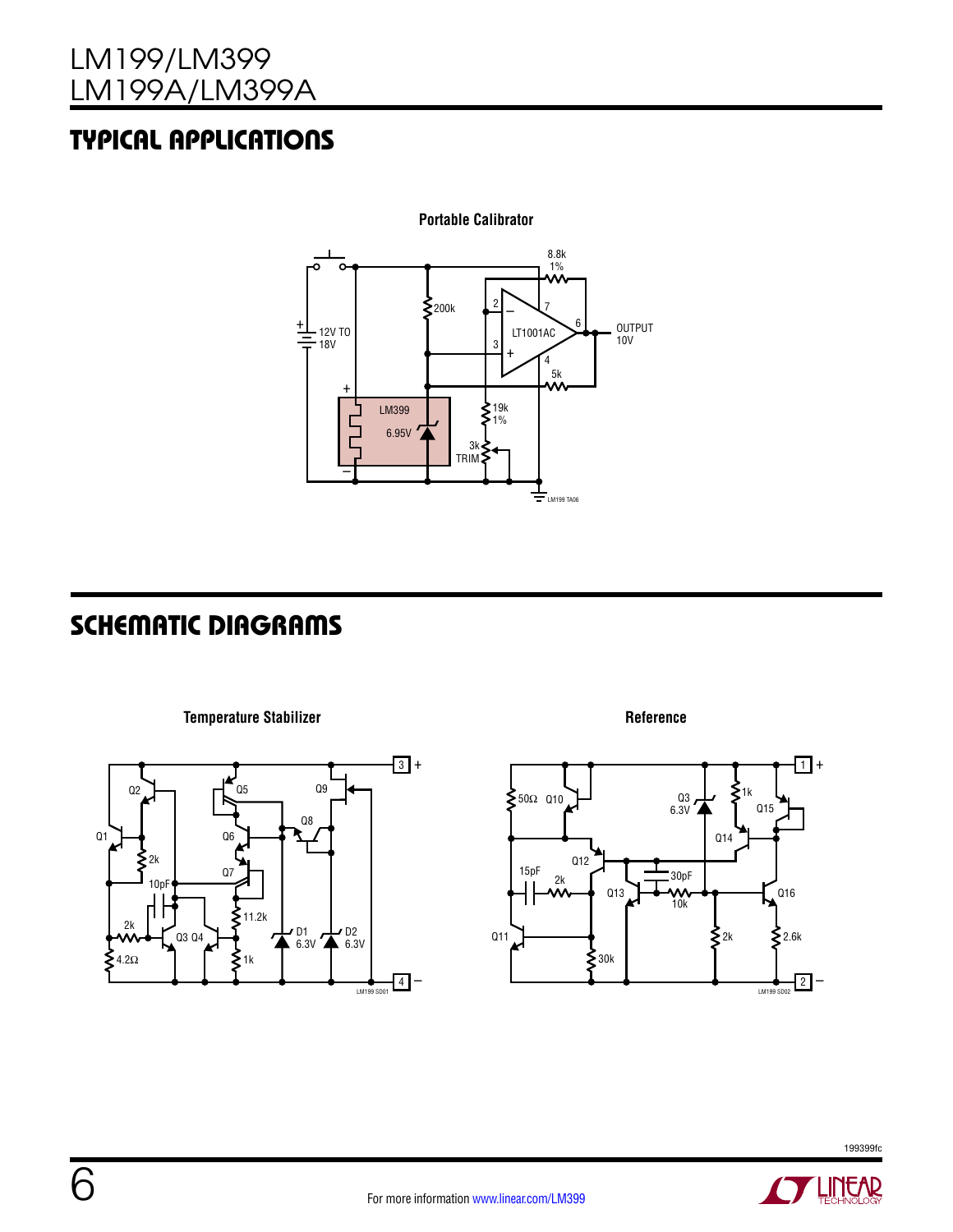#### Package Description

**Please refer to http://www.linear.com/designtools/packaging/ for the most recent package drawings.**



**H Package 4-Lead TO-46 Metal Can**<br>(Reference LTC DWG # 05-08-1341)

(Reference LTC DWG # 05-08-1341) **Thermal Shield\* for TO-46, H Package**



\*THERMAL SHIELD MATERIAL IS VALOX

AND .050" BELOW THE REFERENCE PLANE \*\*FOR SOLDER DIP LEAD FINISH, LEAD DIAMETER IS  $\frac{.016 - .024}{(0.406 - 0.610)}$ 

#### Revision History **(Revision history begins at Rev C)**

| <b>REV</b> | <b>DATE</b> | <b>DESCRIPTION</b>                  | <b>PAGE NUMBER</b> |
|------------|-------------|-------------------------------------|--------------------|
|            | 12/14       | Package/Order Information updated   |                    |
|            |             | Thermal shield dimensions corrected |                    |



7